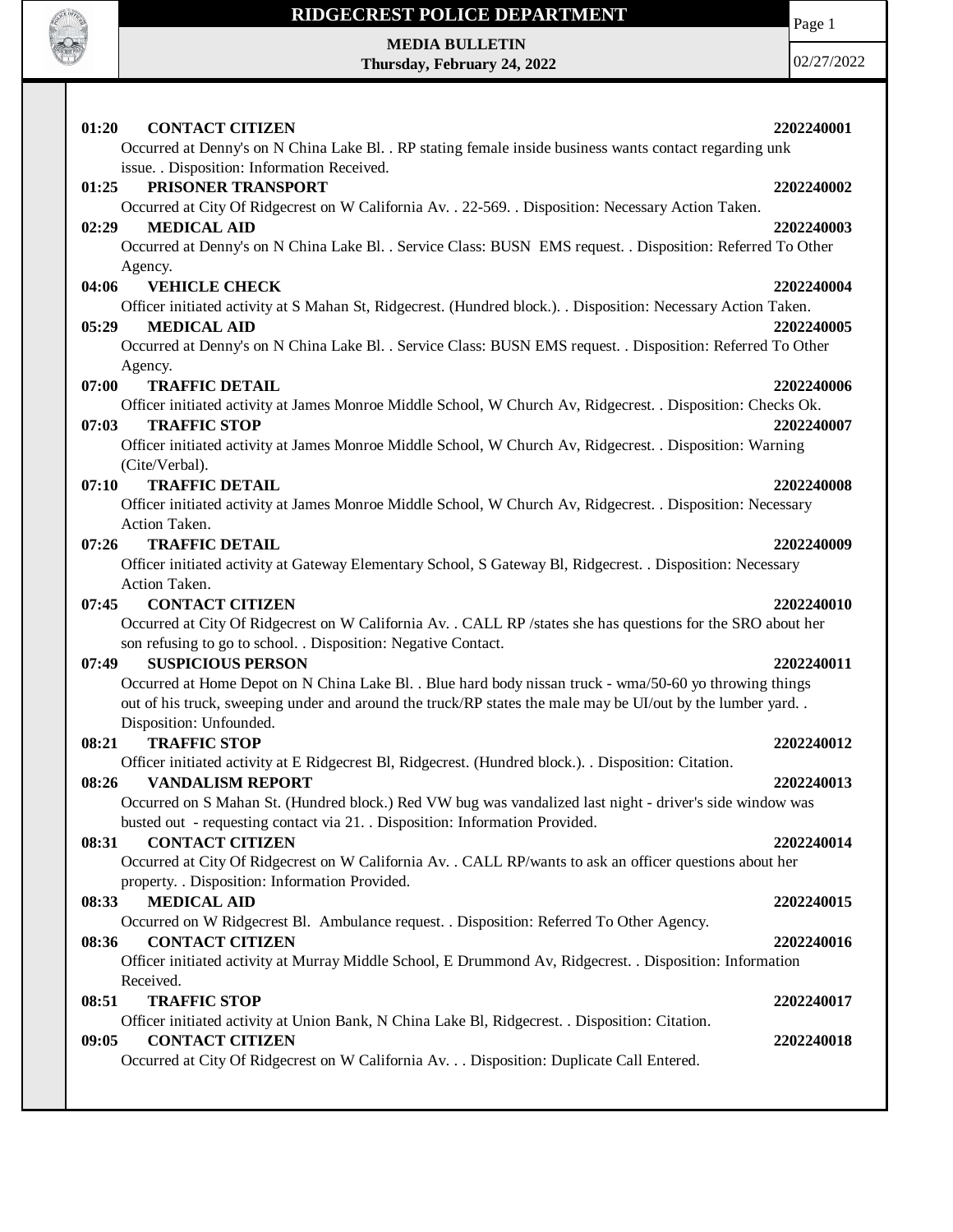

Page 2

#### **MEDIA BULLETIN Thursday, February 24, 2022**

| 09:06<br><b>CONTACT CITIZEN</b>                                                                                                | 2202240019 |
|--------------------------------------------------------------------------------------------------------------------------------|------------|
| Occurred at City Of Ridgecrest on W California Av. . RP has questions regarding a restraining order. .                         |            |
| Disposition: Information Provided.                                                                                             |            |
| <b>CONTACT CITIZEN</b><br>09:35                                                                                                | 2202240020 |
| Officer initiated activity at Mesquite High School, W Drummond Av, Ridgecrest. . Disposition: Information                      |            |
| Provided.                                                                                                                      |            |
| 09:44<br><b>MEDICAL AID</b>                                                                                                    | 2202240021 |
| Occurred on N Peg St. Service Class: RESD Ambulance request. . Disposition: Referred To Other Agency.                          |            |
| <b>CONTACT CITIZEN</b><br>09:45                                                                                                | 2202240022 |
| Officer initiated activity at Burroughs High School, E French Av, Ridgecrest. . Disposition: Information                       |            |
| Received.                                                                                                                      |            |
| 09:54<br><b>290 REGISTRANT</b>                                                                                                 | 2202240023 |
| Occurred at City Of Ridgecrest on W California Av. . ANNUAL. . Disposition: Necessary Action Taken.                            |            |
| 10:14<br><b>FOOT PATROL</b>                                                                                                    | 2202240024 |
| Officer initiated activity at Burroughs High School, E French Av, Ridgecrest. . Disposition: Checks Ok.                        |            |
| 10:20<br><b>CONTACT CITIZEN</b>                                                                                                | 2202240025 |
| Occurred at City Of Ridgecrest on W California Av. . Rp noticed that the license plate on his vehicle was                      |            |
| switched with a different one. Rp in lobby. . Disposition: Information Provided.                                               |            |
| 10:31<br><b>Mental Health Evaluation</b>                                                                                       | 2202240026 |
| Officer initiated activity at Murray Middle School, E Drummond Av, Ridgecrest. . Disposition: Report Taken.                    |            |
| 10:31<br><b>Mental Health Evaluation</b>                                                                                       | 2202240027 |
| Occurred at Ridgecrest Regional Hospital on N China Lake Bl. . 5150 eval. . Disposition: Unfounded.                            |            |
| VIOLATION OF COURT ORDER-DOM VIOL<br>11:08                                                                                     | 2202240029 |
| Occurred at City Of Ridgecrest on W California Av. . RP in the lobby. . Disposition: Unfounded.                                |            |
| <b>KEEP THE PEACE</b><br>11:16                                                                                                 | 2202240030 |
| Occurred at City Of Ridgecrest on W California Av. . RP IN THE LOBBY-requesting an escort to an address to                     |            |
| grab belongings. . Disposition: Necessary Action Taken.                                                                        |            |
| <b>MEDICAL AID</b><br>11:46                                                                                                    | 2202240031 |
| Occurred on Benito Av. Ambulance request. . Disposition: Referred To Other Agency.                                             |            |
| 11:47<br>PARKING VIOLATION                                                                                                     | 2202240032 |
| Occurred on N Kimberly Ln. Toyhauler blocking the fire hydrant - has been parked there for about 2 days. .                     |            |
| Disposition: Checks Ok.                                                                                                        |            |
| <b>CONTACT CITIZEN</b><br>11:59                                                                                                | 2202240033 |
| Occurred at City Of Ridgecrest on W California Av. . Wants to speak with WC about her car. . Disposition:                      |            |
| Information Provided.                                                                                                          |            |
| 12:04<br><b>ACO CALL</b>                                                                                                       | 2202240034 |
| Occurred at E Upjohn Av/S Sunland St. dog sitting, dog got out, currently at intersection of call, doesn't want                |            |
| dog getting hit. . Disposition: Animal Control Handled.                                                                        |            |
| <b>MEDICAL AID</b><br>12:06                                                                                                    | 2202240035 |
| Occurred on Benito Av. Ambulance request. . Disposition: Referred To Other Agency.                                             |            |
| <b>MEDICAL AID</b><br>12:13                                                                                                    | 2202240036 |
| Occurred at China Lake Trailer Park on W Moyer Av. . Ambulance request. . Disposition: Referred To Other                       |            |
| Agency.                                                                                                                        |            |
| <b>TRAFFIC STOP</b><br>12:41<br>Officer initiated activity at Carl's Jr, S China Lake Bl, Ridgecrest. . Disposition: Citation. | 2202240037 |
| <b>CONTACT CITIZEN</b><br>12:45                                                                                                | 2202240038 |
| Occurred at City Of Ridgecrest on W California Av. . Rp in lobby would like to file a report. Stated someone                   |            |
| almost hit her while driving. . Disposition: Information Received.                                                             |            |
|                                                                                                                                |            |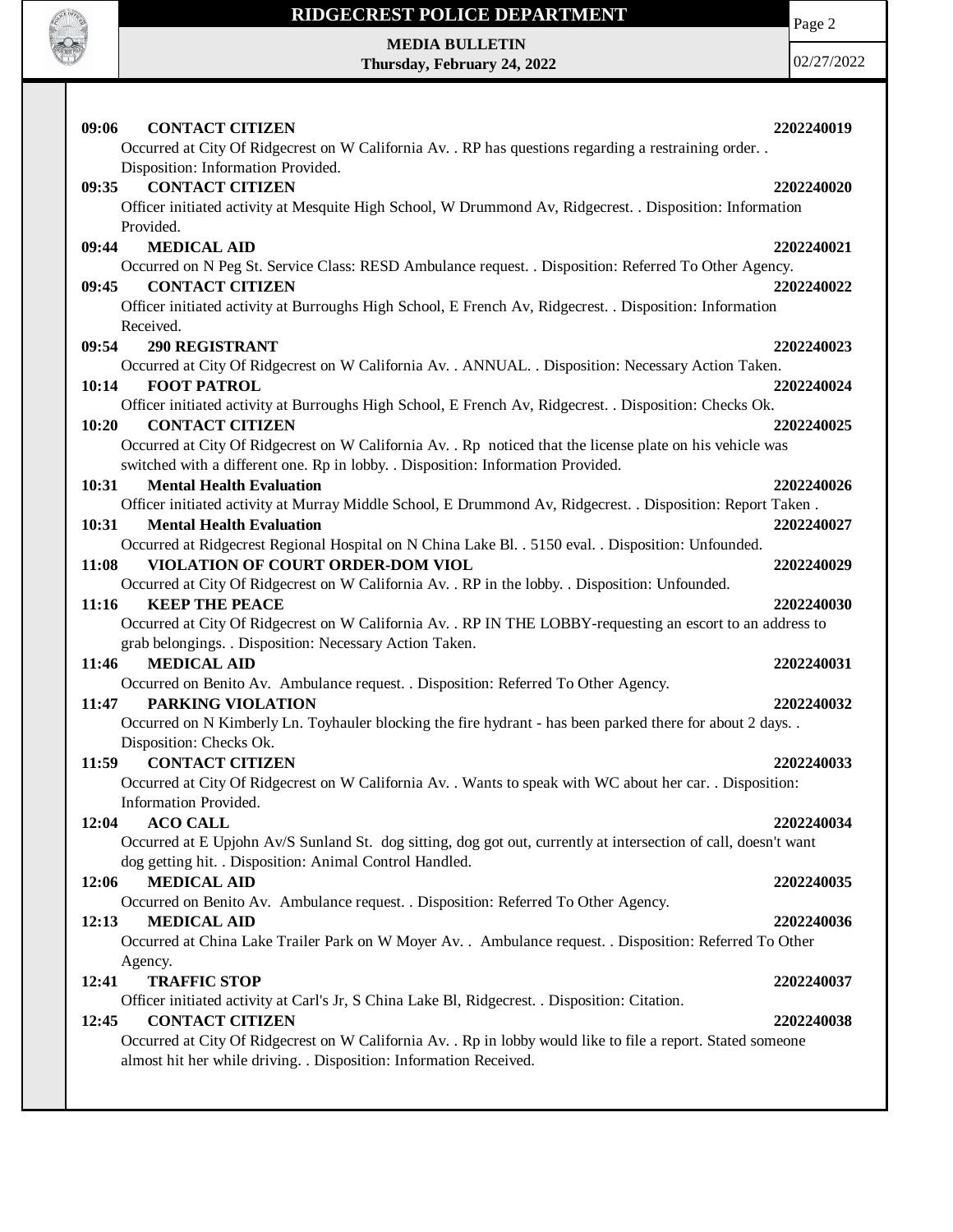

# **RIDGECREST POLICE DEPARTMENT MEDIA BULLETIN**

**Thursday, February 24, 2022**

Page 3

| 12:47 | <b>ACO CALL</b>                                                                                                         | 2202240039 |
|-------|-------------------------------------------------------------------------------------------------------------------------|------------|
|       | Officer initiated activity at N Oasis Dr, Ridgecrest. Loose dog. . Disposition: Animal Control Handled.                 |            |
| 12:47 | <b>SPOUSAL ABUSE</b>                                                                                                    | 2202240040 |
|       | Occurred on N Gold Canyon Dr. Service Class: VOIP Male states he needs an officer at his location                       |            |
|       | SA/Simon, Truman Darnell 04/20/1993 Open Chg/273.5 PC Booked Mojave. . Disposition: Arrest Made.                        |            |
| 13:04 | <b>SUSPICIOUS PERSON</b>                                                                                                | 2202240041 |
|       | Occurred on W Denise Av. WMA/wearing all black/short hair/going from house to house just standing in                    |            |
|       | yards and up by doors, rp states he just stands there and stares, rp becoming uncomfortable. Disposition:<br>Checks Ok. |            |
| 13:08 | 911 WIRELESS CALL                                                                                                       | 2202240042 |
|       | Occurred at City Of Ridgecrest on W California Av. . Child playing with phone. . Disposition: Necessary                 |            |
|       | Action Taken.                                                                                                           |            |
| 13:27 | <b>CONTACT CITIZEN</b>                                                                                                  | 2202240043 |
|       | Occurred at City Of Ridgecrest on W California Av. . CALL RP/requesting WC regarding her vehicle. .                     |            |
|       | Disposition: Negative Contact.                                                                                          |            |
| 13:29 | <b>KEEP THE PEACE</b>                                                                                                   | 2202240044 |
|       | Occurred on E Church Av. Needs to pick up property- needs an Officer. . Disposition: Cancelled by RP.                   |            |
| 13:33 | <b>CONTACT CITIZEN</b>                                                                                                  | 2202240045 |
|       | Officer initiated activity at Richmond Elementary School, E Rowe St, Ridgecrest. . Disposition: Information             |            |
|       | Received.                                                                                                               |            |
| 13:35 | <b>CONTACT CITIZEN</b>                                                                                                  | 2202240046 |
|       | Occurred at City Of Ridgecrest on W California Av. . CALL RP/wants to talk about a case. . Disposition:                 |            |
| 13:39 | Information Provided.<br><b>CONTACT CITIZEN</b>                                                                         | 2202240047 |
|       | Occurred on N Norma St. Contact via 21. . Disposition: Information Provided.                                            |            |
| 13:40 | <b>FOLLOW UP</b>                                                                                                        | 2202240048 |
|       | Officer initiated activity at Mesquite High School, W Drummond Av, Ridgecrest. . Disposition: Follow Up                 |            |
|       | Completed.                                                                                                              |            |
| 13:45 | <b>WELFARE CHECK</b>                                                                                                    | 2202240049 |
|       | Occurred on N Robalo St. WELCK on. . Disposition: Checks Ok.                                                            |            |
| 14:06 | <b>IN CUSTODY ARREST</b>                                                                                                | 2202240050 |
|       | Occurred at City Of Ridgecrest on W California Av. Disposition: Necessary Action Taken.                                 |            |
| 14:12 | <b>CONTACT CITIZEN</b>                                                                                                  | 2202240051 |
|       | Officer initiated activity at Burroughs High School, E French Av, Ridgecrest. . Disposition: Information                |            |
|       | Received.                                                                                                               |            |
| 14:15 | <b>RECKLESS VEHICLE</b>                                                                                                 | 2202240052 |
|       | Occurred at S Downs St/W Bowman Rd. eb on rader from downs silver nissan versa - going onto sherwood                    |            |
| 14:20 | from rader. . Disposition: Unable To Locate.<br><b>FOLLOW UP</b>                                                        | 2202240053 |
|       | Officer initiated activity at Burroughs High School, E French Av, Ridgecrest. . Disposition: Follow Up                  |            |
|       | Completed.                                                                                                              |            |
| 14:46 | 911 HANG UP                                                                                                             | 2202240054 |
|       | Occurred at City Of Ridgecrest on W California Av. . Hang up, no answer on call back. . Disposition:                    |            |
|       | Necessary Action Taken.                                                                                                 |            |
| 14:58 | <b>TRAFFIC STOP</b>                                                                                                     | 2202240055 |
|       | Officer initiated activity at S Norma St, Ridgecrest. (Hundred block.). Disposition: Warning (Cite/Verbal).             |            |
| 15:04 | <b>290 REGISTRANT</b>                                                                                                   | 2202240056 |
|       | Occurred at City Of Ridgecrest on W California Av. . Coa. . Disposition: Necessary Action Taken.                        |            |
|       |                                                                                                                         |            |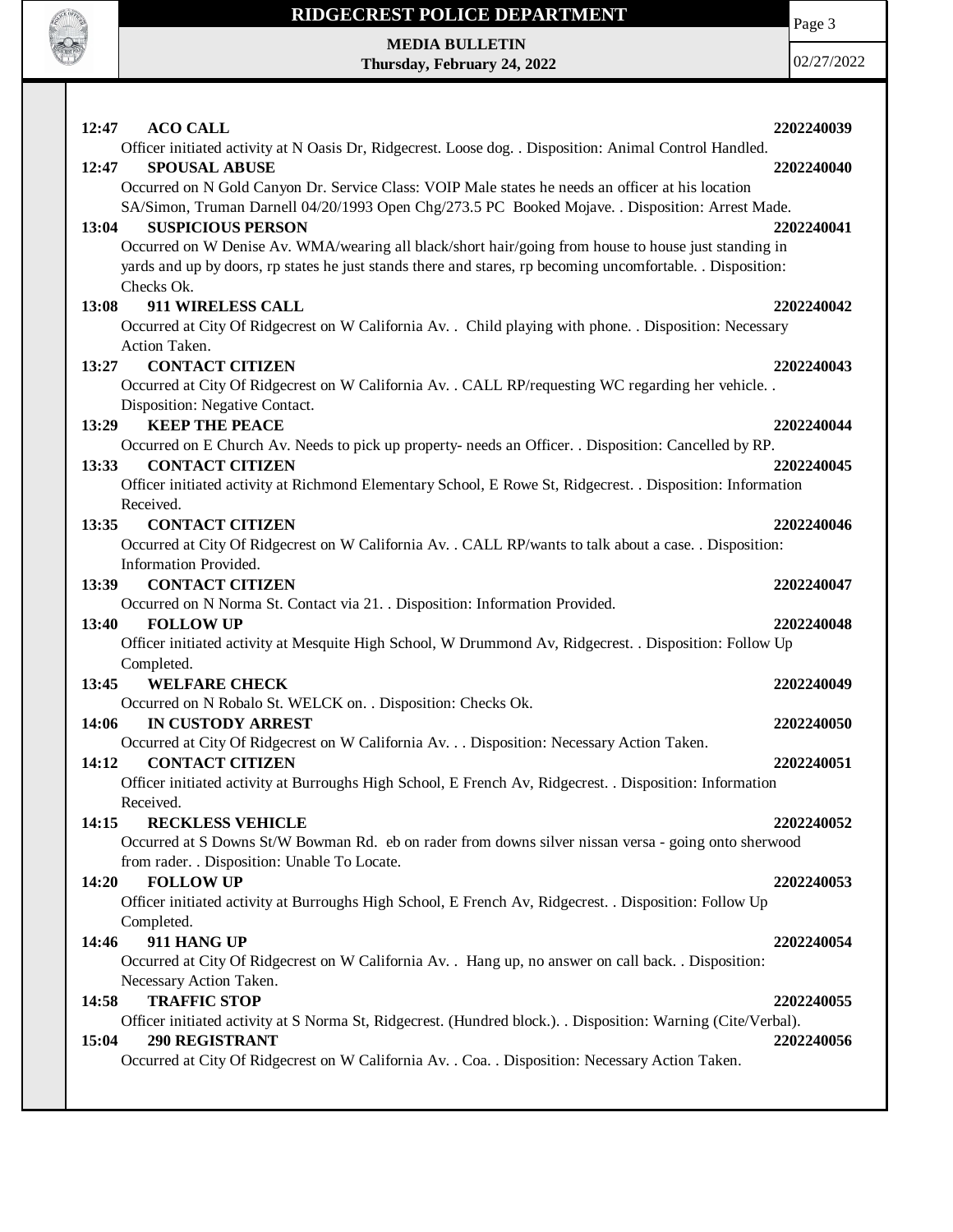

**MEDIA BULLETIN Thursday, February 24, 2022** Page 4

| <b>TRAFFIC STOP</b><br>15:05                                                                                                    | 2202240057 |
|---------------------------------------------------------------------------------------------------------------------------------|------------|
| Officer initiated activity at W Las Flores Av, Ridgecrest. (Hundred block.). Disposition: Citation.                             |            |
| AUDIBLE ALARM/RP OTHER THAN ALARM CO<br>15:09                                                                                   | 2202240058 |
| Occurred on S Yorktown St. (Hundred block.) Some kind of alarm is going off in a home in the area                               |            |
| Disposition: Referred To Other Agency.                                                                                          |            |
| <b>ACO CALL</b><br>15:12                                                                                                        | 2202240059 |
| Officer initiated activity at W Felspar Av, Ridgecrest. Improper tethering. . Disposition: Animal Control<br>Handled.           |            |
| <b>CONTACT CITIZEN</b><br>15:16                                                                                                 | 2202240060 |
| Occurred on W Rainshadow Ct. Rp would like contact with an officer in regards to incident 2202200016.                           |            |
| Contact via 21. . Disposition: Information Provided.                                                                            |            |
| <b>CITIZEN ASSIST</b><br>15:16                                                                                                  | 2202240061 |
| Occurred at City Of Ridgecrest on W California Av. Disposition: Cancelled by RP.                                                |            |
| <b>MEDICAL AID</b><br>15:20                                                                                                     | 2202240062 |
| Occurred at High Desert Haven on S College Heights Bl. . Ambulance request. . Disposition: Referred To                          |            |
| Other Agency.                                                                                                                   |            |
| <b>CITIZEN ASSIST</b><br>15:21                                                                                                  | 2202240063 |
| Occurred at City Of Ridgecrest on W California Av. . RP is stuck on the road going to Trona. . Disposition:                     |            |
| Referred To Other Agency.                                                                                                       |            |
| <b>VANDALISM</b><br>15:22                                                                                                       | 2202240064 |
| Occurred on N Sahara Dr. Rp states came by her place aggitated and tried to rip the camera off the                              |            |
| property/subject wearing all black, has a backpack, hat, last DOT northbound on sahara towards la mirage                        |            |
| lane. . Disposition: Necessary Action Taken.                                                                                    |            |
| 15:26<br><b>VEHICLE RELEASE</b>                                                                                                 | 2202240065 |
| Occurred at City Of Ridgecrest on W California Av. Disposition: Necessary Action Taken.<br>911 WIRELESS CALL<br>15:28           | 2202240066 |
| Occurred at City Of Ridgecrest on W California Av. . Talking heard in background, on call back female states                    |            |
| accidental dial. . Disposition: Necessary Action Taken.                                                                         |            |
| <b>ACO CALL</b><br>15:29                                                                                                        | 2202240067 |
| Officer initiated activity at N Sierra View St/W Las Flores Av, Ridgecrest. Area check for loose dogs. .                        |            |
| Disposition: Animal Control Handled.                                                                                            |            |
| <b>ACO CALL</b><br>15:34                                                                                                        | 2202240068 |
| Officer initiated activity at N Inyo St/W Las Flores Av, Ridgecrest. Area check for loose dogs. . Disposition:                  |            |
| Animal Control Handled.                                                                                                         |            |
| 15:45<br><b>ACO CALL</b>                                                                                                        | 2202240069 |
| Officer initiated activity at N Scott St, Ridgecrest. BARKING DOG. . Disposition: Animal Control Handled.                       |            |
| 15:51<br><b>TRAFFIC HAZARD</b>                                                                                                  | 2202240070 |
| Occurred at S China Lake Bl/W Bowman Rd. Rp states it appears there are a few gallons of an oil substance                       |            |
| spilled in the intersection and is concerned that cars will slide when they hit it causing an accident                          |            |
| Disposition: Necessary Action Taken.                                                                                            |            |
| <b>CONTACT CITIZEN</b><br>15:56                                                                                                 | 2202240071 |
| Occurred on S Norma St. Rp would like contact via 21. . Disposition: Information Received.<br><b>SUSPICIOUS PERSON</b><br>16:01 | 2202240072 |
| Occurred at Dart Thrift Store on N Gold Canyon Dr. . RP states it looks like someone was trying to break into a                 |            |
| home in the area - RP has pictures - two subj HMA blue sweater with writing/jeans and HFA in black and white                    |            |
| PJ pants and brown purse with dark hair walking wb in the desert from the 200 block of N Gold Canyon                            |            |
| Disposition: Unable To Locate.                                                                                                  |            |
|                                                                                                                                 |            |
|                                                                                                                                 |            |
|                                                                                                                                 |            |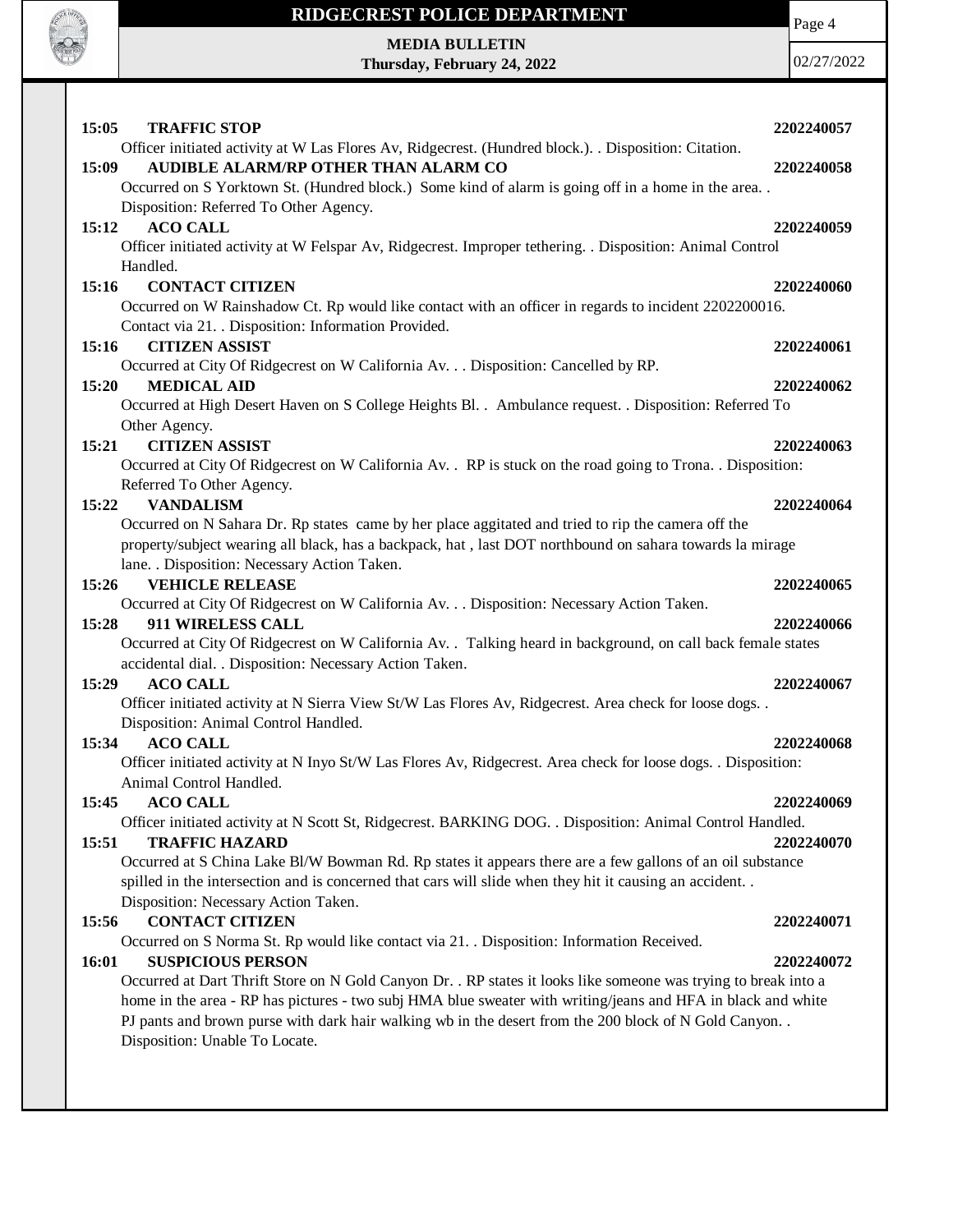

Page 5

**MEDIA BULLETIN Thursday, February 24, 2022**

| <b>16:10</b><br><b>SUBPOENA SERVICE</b>                                                                     | 2202240073 |
|-------------------------------------------------------------------------------------------------------------|------------|
| Officer initiated activity at W Nancy Av, Ridgecrest. . Disposition: Necessary Action Taken.                |            |
| <b>DOMESTIC DISTURBANCE</b><br>16:15                                                                        | 2202240074 |
| Occurred on E Commercial Av. RP states her husband is holding her keys and won't give them back currently   |            |
| verbal in the background                                                                                    |            |
| DVIR/Somerville, Courtney and Edmonds, Ricky/married/cohab/1 child in common/arguing over possible          |            |
| separation. . Disposition: Domestic Violence Documentation.                                                 |            |
| <b>HARASSMENT</b><br>16:43                                                                                  | 2202240075 |
| Occurred at City Of Ridgecrest on W California Av. . RP in the lobby would like to speak with an officer. . |            |
| Disposition: Information Received.                                                                          |            |
| PRISONER TRANSPORT<br>17:06                                                                                 | 2202240076 |
| Occurred at City Of Ridgecrest on W California Av. Disposition: Necessary Action Taken.                     |            |
| <b>CONTACT CITIZEN</b><br>17:07                                                                             | 2202240077 |
| Occurred at City Of Ridgecrest on W California Av. . Requesting contact regarding earlier incident. .       |            |
| Disposition: Information Provided.                                                                          |            |
| <b>RUNAWAY JUVENILE</b><br>17:21                                                                            | 2202240078 |
| Occurred at S Porter St/W Dolphin Av. RP states he looks to be 5 and he stated he states he was running     |            |
| away. Missing 10 year old sibling as well. . Disposition: Report Taken.                                     |            |
| <b>MEDICAL AID</b><br>17:28                                                                                 | 2202240079 |
| Occurred on S Desert Candles St. Ambulance request. . Disposition: Referred To Other Agency.                |            |
| <b>DISTURBANCE - SUBJECT</b><br>17:41                                                                       | 2202240080 |
| Occurred at Saddas Eastridge Market on E Ridgecrest Bl. . bma/tattoos on his face/505/black shirt/black     |            |
| shorts/ currently screaming at people and going off on people as they are trying to enter the store         |            |
| Disposition: Gone On Arrival.                                                                               |            |
| <b>SUSPICIOUS CIRCUMSTANCES</b><br>17:47                                                                    | 2202240081 |
| Occurred at N Jacks Ranch Rd/W Horseshoe Ln. child running on Jacks Ranch Rd. . Disposition: Referred To    |            |
| Other Agency.                                                                                               |            |
| 911 WIRELESS CALL<br>17:49                                                                                  | 2202240082 |
| Occurred at City Of Ridgecrest on W California Av. . Cellular E911 Call: Service Class: WPH2 Open           |            |
| line/Nothing Heard. . Disposition: Log Note Only.                                                           |            |
| DRIVING UNDER THE INFLUENCE<br>18:09                                                                        | 2202240083 |
| Occurred at Crossroads Community Church on N China Lake Bl. . Cellular E911 Call: Service Class: WPH2 RP    |            |
| stated veh hit her/One veh in the street/One in the crossroads parking/RP disconnected on 911/Unable to get |            |
| her back on the phone                                                                                       |            |
| SA/Crosier, Steven 12/23/1969 Open Chg/VC 23152                                                             |            |
| Cited & Relesed to responsible. . Disposition: Arrest Made.                                                 |            |
| <b>OVERDOSE</b><br>18:38                                                                                    | 2202240084 |
| Occurred at Sierra Sands Mobile Home Community on W Atkins Av. . Cellular E911 Call: Service Class: W911    |            |
| Friend 17 YOA is possibly overdosing/Trying to breath/Unresponsive. . Disposition: Necessary Action Taken.  |            |
| <b>LOST PROPERTY</b><br>18:55                                                                               | 2202240085 |
| Occurred on N Helena St. Contact via 21/Wants to report lost wallet/ID/Cards/CAD card/Happened yesterday    |            |
| at Albertsons. . Disposition: Negative Contact.                                                             |            |
| <b>DOMESTIC DISTURBANCE</b><br>18:57                                                                        | 2202240086 |
| Occurred on N Downs St. Male is outside working on his veh and the RP wants him gone                        |            |
| DVIR Chavez, Roberta and Thomason, Scott/Married/ Cohab/2 Children/Arguing over relationship issues. .      |            |
| Disposition: Domestic Violence Documentation.<br><b>MEDICAL AID</b><br>18:59                                | 2202240087 |
| Occurred on E Commercial Av. Cellular E911 Call: Service Class: W911 Ambulance Request. . Disposition:      |            |
| Referred To Other Agency.                                                                                   |            |
|                                                                                                             |            |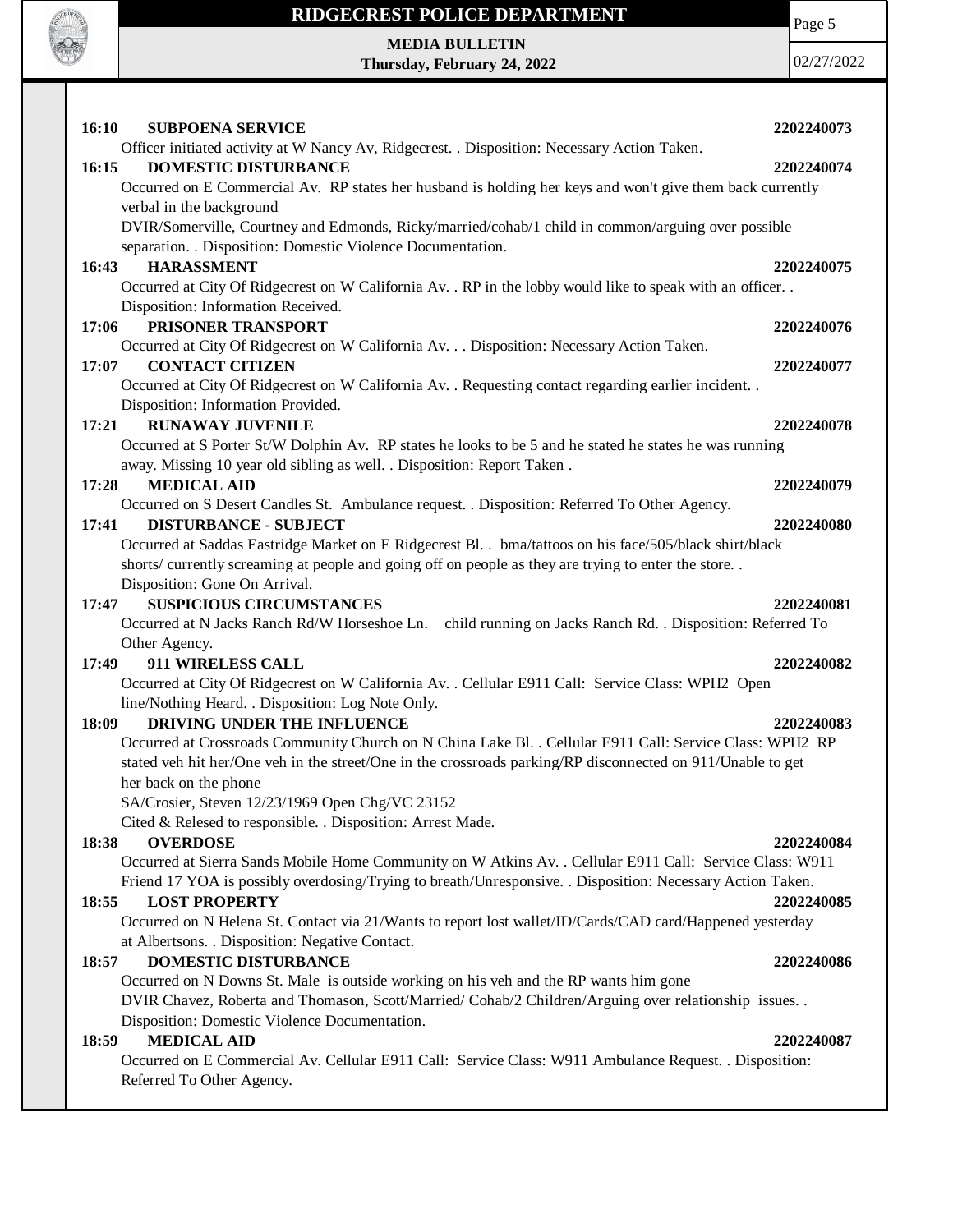

### **MEDIA BULLETIN**

**Thursday, February 24, 2022**

Page 6

02/27/2022

# **19:01 SUSPICIOUS CIRCUMSTANCES 2202240088** Occurred on S Del Rosa Dr. Male wearing a black tshirt and jeans on RPs camera trying to break into her veh/Happend 15 Mins ago /LS headed S towards Javis. . Disposition: Unable To Locate. **19:05 DISABLED VEHICLE 2202240089** Occurred at N Brady St/W Ridgecrest Bl. Between N Brady and N Mahan/Veh facing the wrong way parked on the side of the road/Big V8 White truck. . Disposition: Referred To Other Agency. **19:13 CONTACT CITIZEN 2202240090** Occurred at City Of Ridgecrest on W California Av. . Contact from P21 regarding the accident she was just in. . Disposition: Information Received. **19:19 ASSIST OTHER DEPARTMENT 2202240091** Occurred on E Commercial Av. Units went for a 70 YO male/However units are no longer answering their radios/Paramedic sounded like he was in distress before no longer answering. . Disposition: Checks Ok. **19:22 911 WIRELESS CALL 2202240092** Occurred at City Of Ridgecrest on W California Av. . Called x2/Opneline nothing heard. . Disposition: Log Note Only. **19:27 DISTURBANCE - NEIGHBORS 2202240093** Occurred on S Fountain St. Neighbors dog broke through the fence /RP stated he tried to go next door to talk to them however noone is answering/RP thinks they are doing it on purpose/ RP wants officer to knock on the door of the neighbors house. . Disposition: Necessary Action Taken. **20:00 INFORMATION 2202240094** Occurred at S Richmond Rd/E Bowman Rd. Big pickup long bed/White in color was doing doughnuts in the desert/Kicking up a lot of dust/Causing people to slow down due to low visibility /Truck is no longer there. . Disposition: Information Received. **20:02 RECKLESS VEHICLE 2202240095** Occurred on S Warner St. Cellular E911 Call: Service Class: WPH2 Car spining out in the road /RP is afriad to look outside to give veh desc. . Disposition: Unable To Locate. **20:05 DISTURBANCE - PARTY 2202240096** Occurred on W Church Av. Across the street/Orange Sports car/Doing doughnuts. . Disposition: Quiet On Arrival. **21:02 RAJ LOCATED 2202240097** Occurred at Ridgecrest Regional Hospital on N China Lake Bl. . RP stated that her step grandson is at the hospital and needs police assistance to help get the juv into the fathers car. . Disposition: Cancelled by RP. **21:16 VIOLATION OF COURT ORDER-DOM VIOL 2202240098** Occurred on N Palm Dr. Cellular E911 Call: Service Class: W911 RP stated husband is outside banging on the windows/No weapons/Currently outside wearing plaid jacket black jeans. . . **21:24 DISTURBANCE-FAMILY 2202240099** Occurred on W Church Av. Cellular E911 Call: Service Class: W911 Female requesting police assitance /Rapid SOS pinging address on W Church. . Disposition: Checks Ok. **21:43 CONTACT CITIZEN 2202240100** Occurred on N Alvord St. Anon RP. . Disposition: Information Provided.